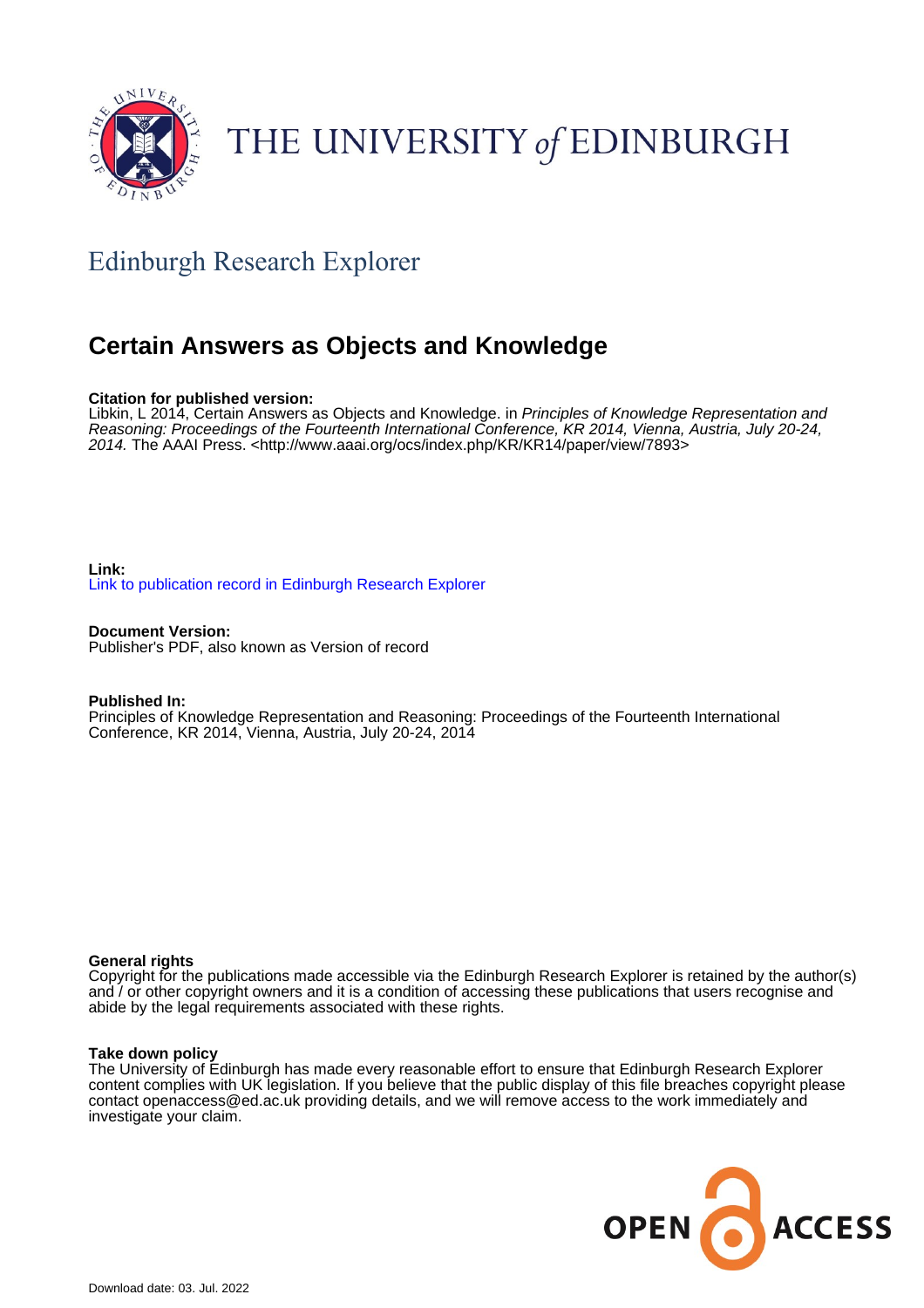# Certain Answers as Objects and Knowledge

# Leonid Libkin

School of Informatics, University of Edinburgh

#### Abstract

The standard way of answering queries over incomplete databases is to compute *certain answers*, defined as the intersection of query answers on all complete databases that the incomplete database represents. But is this universally accepted definition correct? We argue that this "one-size-fits-all" definition can often lead to counterintuitive or just plain wrong results, and propose an alternative framework for defining certain answers.

The idea of the framework is to move away from the standard, in the database literature, assumption that query results be given in the form of a database object, and to allow instead two alternative representations of answers: as objects defining all other answers, or as knowledge we can deduce with certainty about all such answers. We show that the latter is often easier to achieve than the former, that in general certain answers need not be defined as intersection, and may well contain missing information in them. We also show that with a proper choice of semantics, we can often reduce computing certain answers – as either objects or knowledge – to standard query evaluation. We describe the framework in the most general way, applicable to a variety of data models, and test it on three concrete relational semantics of incompleteness: open, closed, and weak closed world.

#### 1 Introduction

Handling incomplete information is one of the oldest topics in database research. It has been tackled both from the database perspective, resulting in classical notions of the semantics and complexity of query evaluation (Abiteboul, Kanellakis, and Grahne 1991; Imielinski and Lipski 1984), and from the AI perspective, providing an alternative view of the problem, see, e.g., (Reiter 1982; Lenzerini 1991). With the shifting focus in database applications, owing to the ever increasing amounts of data as well as data heterogeneity, the problem of incomplete information is becoming much more pronounced. It appears in many important application areas such as data integration (Lenzerini 2002), data exchange (Arenas et al. 2014), inconsistent databases (Bertossi 2011), probabilistic data (Suciu et al. 2011), and data quality (Fan and Geerts 2012).

The central problem in the database field is of course query answering, and in the presence of incompleteness, one looks for *certain answers*: those that do not depend on the interpretation of unknown data. The concept was first mentioned in (Grant 1977) and formally defined 35 years ago in (Lipski 1979) as follows. Assume that the semantics  $\llbracket D \rrbracket$  of an incomplete database D is given as the set of all complete databases  $D'$  which D can represent. Then  $\bigcap \{ Q(D') \mid D' \in \llbracket D \rrbracket \}.$  Since database queries produce colthe certain answer to Q on D is defined as  $\text{cert}_\cap(Q, D) =$ lections (sets, multisets, etc.), it makes sense to talk about their intersection. This definition has been universally applied to all the semantics of incompleteness, and in all the scenarios such as those listed above. The intuition is that this gives us the set of tuples independent of the interpretation of the missing information in D. Such a universal adoption of this basic definition has another consequence: certain answers themselves contain no missing information. In fact many algorithms for computing certain answers have, as the last step, elimination of any objects (say, rows in relational databases) with missing data.

The question that we address here is the following: *Is this standard "one-size-fits-all" definition really the right one to use for all the semantics, and all the applications?* The answer, as we shall argue, is negative: the standard intersection semantics, as well as the assumption that no missing information is present in the answers, leads to many problems, and crucially to producing meaningless query answers.

To argue that this is the case, and to explain some basic ideas behind the alternative approach we present here, note that in the database field, one tends to operate with *objects* (i.e., relations, XML documents, graph databases, etc.); in particular, queries take objects and return objects. Thus, the idea behind certain answers is to find an *object* A representing the *set of objects*  $Q([D]) = \{Q(D') \mid D' \in [D]\}.$  Such an object A must contain information common to all the objects in  $Q(\llbracket D \rrbracket)$ : that is, it must be no more informative than any of the objects in  $Q([D])$ .

Now take a simple example: we have a relation  $R =$  $\{(1, 2), (3, \perp)\}\$ in a database, where  $\perp$  represents a null, or a missing value. The query  $Q$  returns  $R$  itself. Then  $\text{cert}_{\cap}(Q, D) = \{(1, 2)\}\$ under every reasonable semantics of incompleteness. But is it less informative than all of  $Q(D')$ for  $D' \in [D]$ ? The answer depends on the semantics. Under

Copyright  $\odot$  2014, Association for the Advancement of Artificial Intelligence (www.aaai.org). All rights reserved.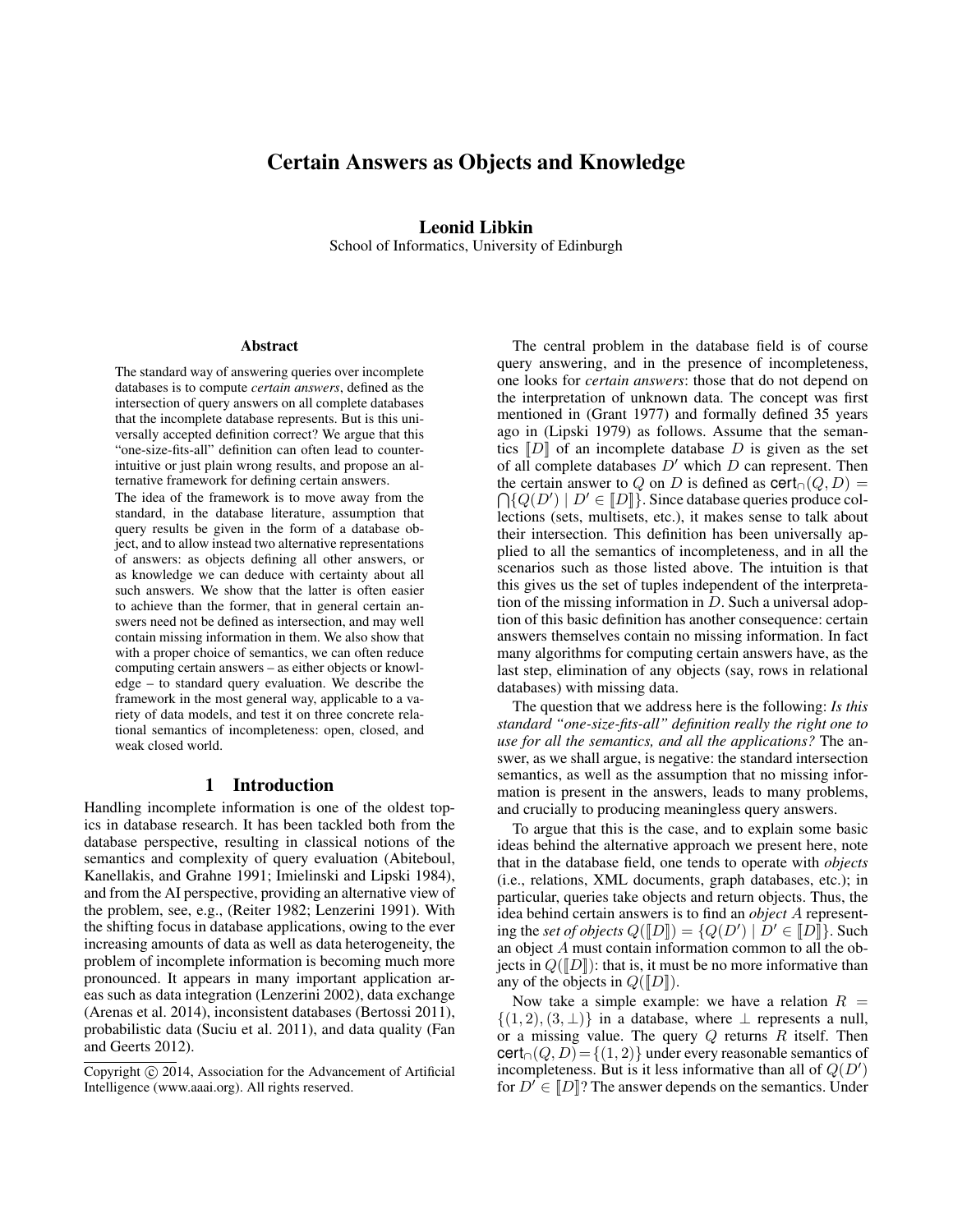the common *open-world* semantics, the answer is yes: in fact  $(1, 2)$  is precisely the greatest lower bound of  $Q(\llbracket D \rrbracket)$  under the ordering whose meaning is "being less informative". But under the equally common *closed-world* semantics, the answer is no. Even worse,  $(1, 2)$  is not less informative than any of the answers  $Q(D')$  for  $D' \in [D]$  which are of the form  $\{(1, 2), (3, n)\}\$ for different values n. Indeed, under the closed world semantics, the answer {(1, 2)} contains *additional* information that no tuple except (1, 2) is present. Thus, returning just  $(1, 2)$  in this case makes no sense at all.

The problem with returning the single tuple  $(1, 2)$  as the certain answer becomes even more pronounced if we follow the approach, pioneered by (Reiter 1982), that views databases as logical theories and query answering as logical implication. The fact  $R(1, 2)$  is certainly implied by the database. But is it the only fact that is implied? Of course not: under the open-world semantics, we can deduce  $\exists x R(1, 2) \land R(3, x)$  with certainty, adding the fact that there is a tuple whose first component is 3. And under the closed world semantics, we know for certain even more, for instance  $\exists x \forall y \ (y = 1 \lor y = 2 \lor y = 3 \lor y = x)$ , since we cannot expand the database.

Even from this simple example, we learn a few lessons:

- Certain answers can be presented as both objects and logical formulae;
- they depend on both logical languages and semantics used; and
- taking intersection and removing missing values from the answers is not always the right way to compute them.

Note that viewing answers as formulae brings us closer to knowledge bases. The difference though is that while in databases we start with objects and produce objects, and in querying knowledge bases we start with logical theories and produce logical theories, here we may also combine the two, starting with an object, and returning a formula, or a theory, as the result.

The goal of this paper is to develop an alternative framework for handling certain answers to queries. For that, we combine the approaches to viewing databases as objects (Imielinski and Lipski 1984) and as logical theories (Reiter 1982), rather than treat them separately. Specifically, the key elements of our framework are as follows.

- Certain answers can be viewed as either objects or theories, depending on the semantics, and the logical formalism used. The former is in line with the standard database approach, while the latter defines *certain knowledge* about query answers over incomplete databases.
- Both ways are based on extracting certain information from a set of objects. Each way defines certainty as a greatest lower bound: either of a set of objects, or the *theory* of that set of objects, with the ordering meaning "being more informative".
- Proper query answering is based on the notion of *representation systems*: these are a natural relaxation of a rather restrictive concept of what database people call strong representation systems. Representation systems let one define important sets of objects by logical formulae, in the spirit of (Reiter 1982).
- Under the choice of the right semantics for both query inputs and query answers, certain answers – as both objects and knowledge – can be found by straightforward database query evaluation. Thus, with the correct choice of semantics and representation system, we can use *existing* query evaluation techniques for obtaining correct answers in the presence of incomplete information.
- In general, it is easier to find certain answers as knowledge as opposed to certain answers as objects: sometimes the former exists and the latter does not. Thus, representing certain knowledge about query answers is not a mere convenience, it may well be a necessity.

Most of the results in the paper are shown in an abstract setting, for two reasons. First, it makes them applicable to other data models, beyond relational databases (e.g., XML and graph data). Second, it helps us see the essential conditions that need to be imposed on queries and the semantics of incompleteness, without being too "clouded" by details of a particular data model. At the same time we use three common relational semantics – open world, closed world, and weak closed world – to translate general results into concrete examples, to test the approach.

*Organization*. After presenting basic facts about relational incompleteness in Section 2, we introduce the abstract setting and notions of certainty as objects and knowledge in Section 3. Section 4 defines representation systems and connects knowledge certainty with greatest lower bounds. Section 5 defines certain answers for queries, and Section 6 shows how to compute them. Summary and future work are in Section 7.

#### 2 Background: relational incompleteness

Incomplete databases These have two types of values: *constants* (e.g.,  $1, 2, \ldots$ ) and *nulls*. We thus assume countably infinite sets of constants, denoted by Const, and of nulls, denoted by Null. Nulls themselves are denoted by  $\perp$ , sometimes with sub- or superscripts.

A relational *vocabulary* (often called *schema* in database literature) is a set of relation names with associated arities. An incomplete relational instance  $D$  assigns to each  $k$ -ary relation symbol R from the vocabulary a k-ary relation  $R^D$ over Const ∪ Null, i.e., a finite subset of  $(Const \cup Null)^k$ . If the instance  $D$  is clear from the context, we may write  $R$ instead of  $R^D$ . Sets of constants and nulls that occur in D are denoted by Const(D) and Null(D). The *active domain* of D is adom(D) = Const(D) ∪ Null(D). A *complete* database D has no nulls, i.e.,  $adom(D) \subseteq$  Const.

Semantics and valuations A *valuation* of nulls on an incomplete database D is a map  $v : Null(D) \rightarrow$  Const assigning a constant value to each null. It naturally extends to databases, so we can write  $v(D)$  as well. The standard semantics of incompleteness in relational databases are defined in terms of valuations, see (Abiteboul, Hull, and Vianu 1995; Imielinski and Lipski 1984). These are the *closed world assumption*, or CWA semantics:

$$
\llbracket D \rrbracket_{\text{CWA}} = \{ v(D) \mid v \text{ is a valuation} \},
$$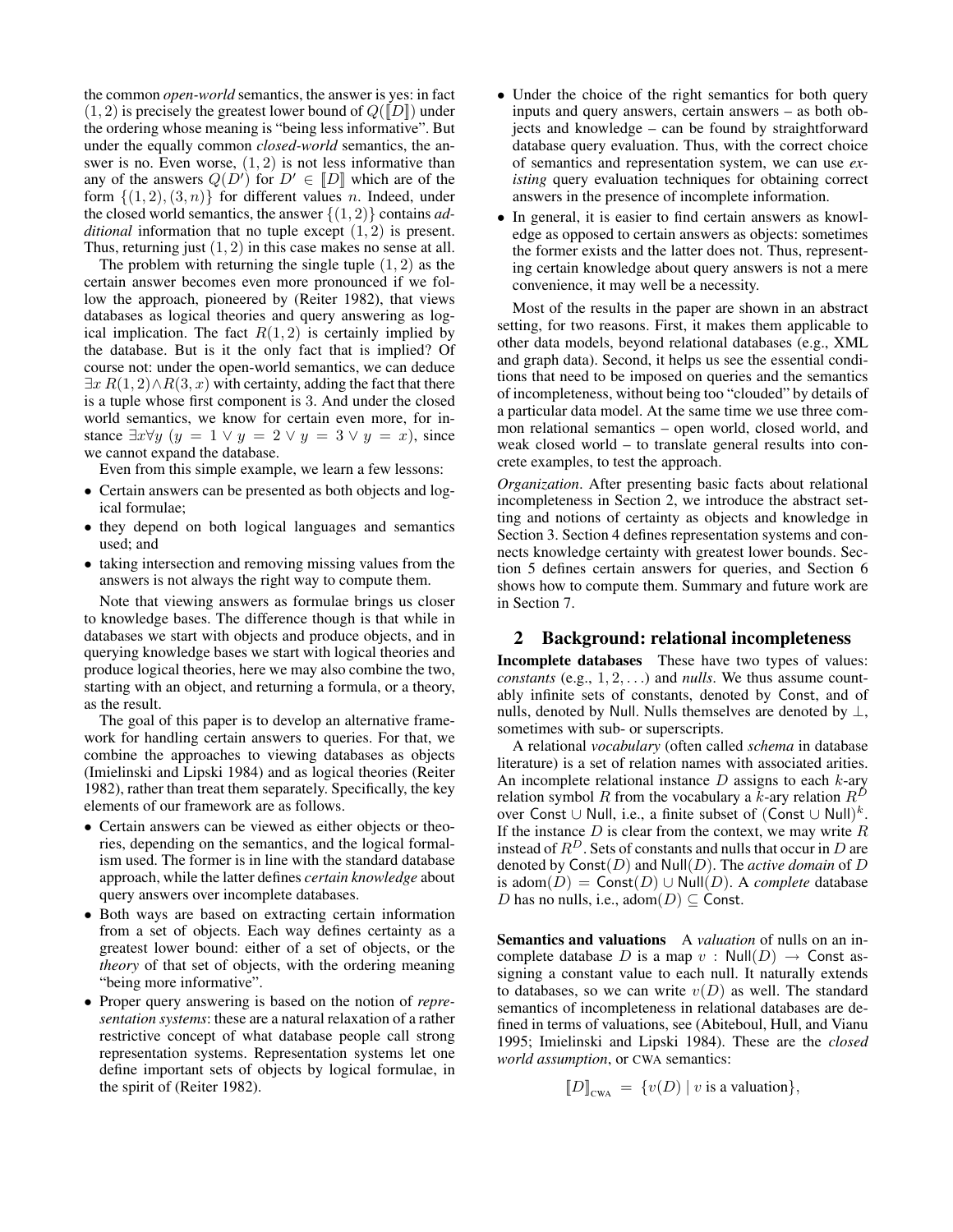and the *open-world assumption*, or OWA semantics:

$$
[\![D]\!]_{\text{OWA}} = \left\{ D' \middle| \begin{array}{c} D' \text{ is complete and} \\ v(D) \subseteq D' \text{ for some valuation } v \end{array} \right\}.
$$

We shall also consider the *weak* CWA, or WCWA semantics, inspired by (Reiter 1980), given by

$$
[\![D]\!]_{\text{wcwa}} = \left\{ v(D) \cup D' \middle| \begin{array}{l} v \text{ is a valuation and} \\ \text{adom}(D') \subseteq \text{adom}(v(D)) \end{array} \right\}
$$

.

That is, under CWA, we simply instantiate nulls by constants; under OWA, we can also add arbitrary tuples, and under WCWA, we can only add tuples formed by elements already present. For instance, if  $D_0 = \{(\perp, \perp')\}$ , then  $\llbracket D \rrbracket_{\text{CWA}}$  only has instances  $\{(c, c')\}$  for  $c, c' \in \text{Const},$  while  $\llbracket D \rrbracket_{\text{WCMA}}^{\text{max}}$  can have in addition instances that add to  $(c, c')$  tuples  $(c, c)$ ,  $(c', c')$ , and  $(c', c)$ , and  $[D]_{\text{owa}}$  has all instances containing at least one tuple.

**Information orderings** With an arbitrary semantics  $\llbracket \ \rrbracket$  of incompleteness, we can associate an *information ordering*

$$
D \preceq D' \Leftrightarrow \|D'\| \subseteq \|D\|.
$$

The meaning is that  $D'$  is more informative than  $D$ . Indeed, the more possible objects we have in the semantics of an incomplete database, the less we know about it. Note that  $\preceq$  is a preorder, i.e., it is reflexive and transitive, but both  $D \preceq D^{\gamma}$  and  $D' \preceq D$  may be true if  $[[D] = [[D']]$ .

We write  $\preceq_*$  for the ordering given by  $[\![]_*,$  where  $*$  is one of CWA, WCWA, or OWA. These can be described in terms of homomorphisms. Given two relational databases D and D', a homomorphism  $h : D \to D'$  is a map from adom $(D)$  to adom $(D')$  such that  $h(c) = c$  for each constant  $c$ , and such that for every relation symbol  $R$  and a tuple  $\bar{t} \in R^D$ , the tuple  $h(\bar{t})$  is in  $R^{D'}$ . The image of the homomorphism is denoted by h(D). A homomorphism is *onto* if adom $(h(D)) =$  adom $(D')$ , and *strong onto* if  $D' = h(D)$ .

It is known (Libkin 2011; Gheerbrant, Libkin, and Sirangelo 2013) that  $D \preceq_{\ast} D'$  iff there exists a

- homomorphism  $h: D \to D'$ , for  $* =$ OWA;
- onto homomorphism  $h: D \to D'$ , for  $* =$ WCWA;
- strong onto homomorphism  $h : D \to D'$ , for  $* = cwa$ .

Classical definition of certain answers Given an incomplete database  $D$ , a semantics of incompleteness  $\llbracket \cdot \rrbracket$ , and a query  $Q$ , the standard notion of certain answers under  $\llbracket \cdot \rrbracket$  is

$$
cert_{\cap}(Q, D) = \bigcap \{ Q(R) \mid R \in [D] \}.
$$

Note that  $\text{cert}_{\cap}(Q, D)$  cannot contain any tuples with nulls.

In some cases, these answers are obtained by almost straightforward query evaluation, namely by evaluating  $Q(D)$  and then throwing away the tuples with nulls. We shall denote this by  $Q^{\mathsf{C}}(D)$ . For instance, if the query Q just returns a relation R, and  $R^D = \{(1, 2), (1, \perp)\}\)$ , then both  $Q^{\mathsf{C}}(D)$  and cert<sub>∩</sub> $(Q, D)$  are  $\{(1, 2)\}\)$ . In general of course the two need not coincide, as finding certain answers may be computationally very expensive: for instance, undecidable under OWA, or CONP-hard under CWA for first-order queries (Abiteboul, Kanellakis, and Grahne 1991).

Logics Most of database query languages are based on *first-order predicate logic*, or FO, whose formulae are built from relational atoms  $R(\bar{x})$ , where R is a vocabulary symbol, equational atoms  $x = y$ , and are closed under Boolean connectives  $\land$ ,  $\lor$ ,  $\neg$  and quantifiers  $\exists$  and  $\forall$ .

The fragment that disallows  $\neg$  and  $\forall$  (i.e., has  $\land, \lor, \exists$ ) is referred to as *existential positive formulae*, denoted by ∃Pos. In terms of their expressiveness, they correspond precisely to *unions of conjunctive queries* (although ∃Pos formulae can be more compact).

The fragment without negation (i.e., the  $\land$ ,  $\lor$ ,  $\exists$ ,  $\forall$  fragment) is referred to as *positive formulae*, denoted by Pos.

It is known that  $\text{cert}_{\cap}(Q, D) = Q^{\mathsf{C}}(D)$  for ∃Pos queries under OWA (Imielinski and Lipski 1984), and for Pos queries under WCWA (Gheerbrant, Libkin, and Sirangelo 2013). There is a fragment for which the equality holds under CWA as well, and it will be given later.

#### 3 Objects and knowledge

The key idea, as explained in the introduction, is to decouple objects and their descriptions in terms of some logical formalisms, i.e., to decouple objects and knowledge about them. We want to do this at the highest level of abstraction, so that the framework would not be limited to just relational databases, but instead would be applicable across multiple data models. For this, we use a very minimalist setting inspired by abstract model theory (Barwise and Feferman 1985) or information systems (Gunter 1992), with some specific features tailored to handle incompleteness, as also used in (Libkin 2011; Gheerbrant, Libkin, and Sirangelo 2013).

We have two basic entities: (database) *objects*, and *formulae* they satisfy. Objects themselves are either incomplete or complete, and each object has its semantics defined as the set of more informative complete objects.

To formalize this, we define a *database pre-domain* as a triple  $\mathbb{D}^{\circ} = \langle \mathcal{D}, \mathcal{C}, \lbrack \lbrack \rbrack \rangle$ , where

- $\bullet$  D is a set of database objects (e.g., relational databases over the same schema),
- $\mathcal C$  is the set of complete objects (e.g., databases without nulls);
- $\llbracket \cdot \rrbracket$  is a function from D to subsets of C; the set  $\llbracket x \rrbracket \subseteq C$  is the semantics of an incomplete database  $x$ .
- We require that for  $c \in [x]$ , two conditions hold:  $c \in [c]$ and  $\llbracket c \rrbracket \subseteq \llbracket x \rrbracket$ .

The last two conditions hold in the standard semantics of incompleteness: they say that a complete object should denote at least itself, and that we have less uncertainty about an object c in the semantics of x than about x itself.

As for relational semantics seen earlier, we have the *information ordering*

$$
x \preceq y \Leftrightarrow [y] \subseteq [x].
$$

Note that  $c \in \llbracket x \rrbracket$  implies  $x \preceq c$ , i.e., an incomplete object is less informative than the objects it represents.

A *pre-representation system* is a triple  $\mathbb{RS}^{\circ} = \langle \mathbb{D}^{\circ}, \mathbb{F}, \models \rangle$ , where

●  $\mathbb{D}^{\circ}$  is a pre-domain;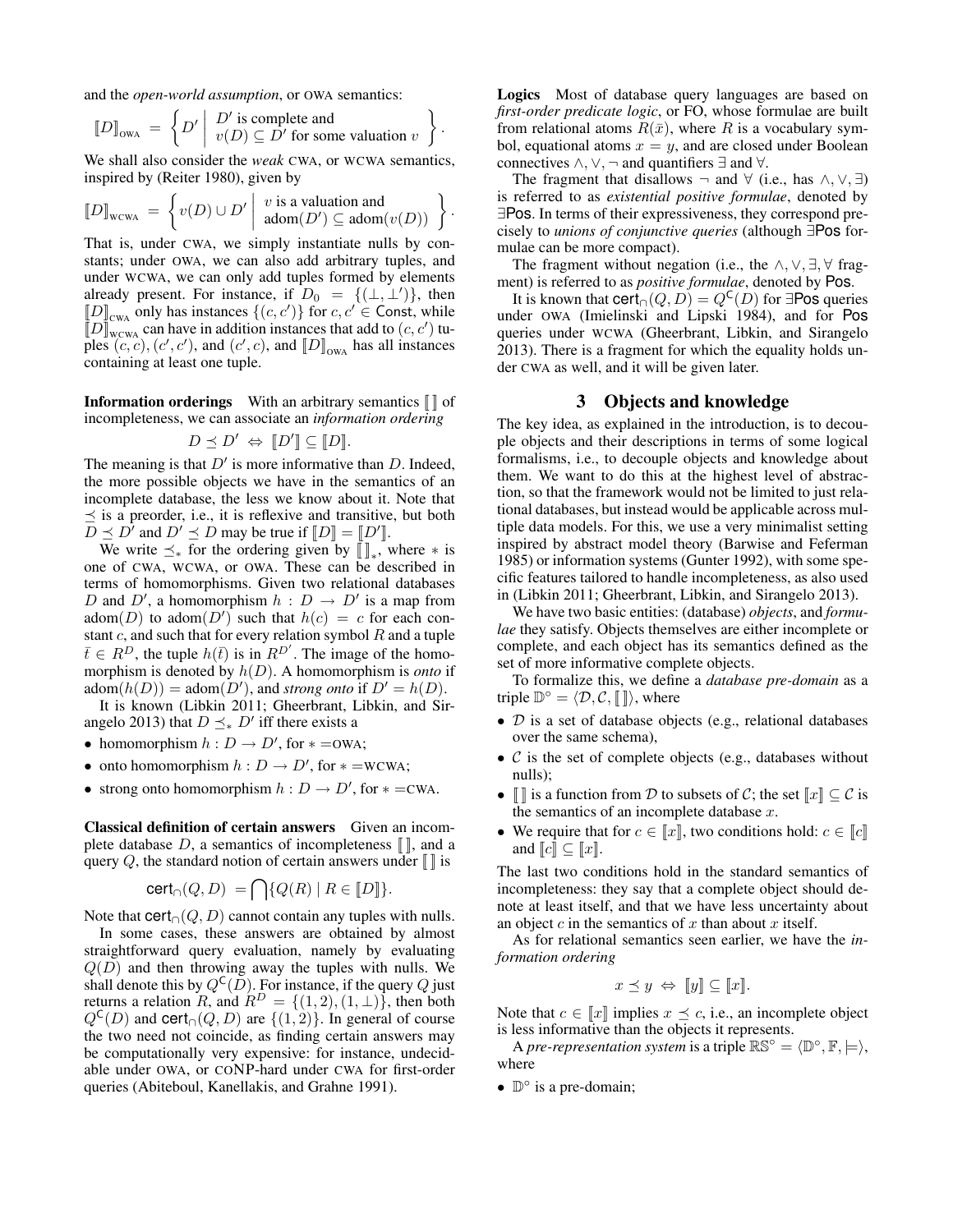- F is a set of *formulae*, and
- $\models$  is the satisfaction relation, i.e., a subset of  $\mathcal{D} \times \mathbb{F}$  such that  $x \preceq y$  and  $x \models \varphi$  imply  $y \models \varphi$ .

The intuition is that formulae in  $\mathbb F$  express knowledge we possess about objects in  $D$ , and if we know something about an object, we also know it about a more informative object.

We shall write  $\text{Th}(x)$  for the *theory* of x, i.e.,  $\{\varphi \mid x \models \varphi\}$ and  $\text{Mod}(\varphi)$  for models of  $\varphi$ , i.e.,  $\{x \mid x \models \varphi\}$ . These are extended to sets in the usual way:  $\text{Th}(X) = \bigcap_{x \in X} \text{Th}(x)$ and  $\mathsf{Mod}(\Phi) = \bigcap_{\varphi \in \Phi} \mathsf{Mod}(\varphi).$ 

Note that Mod and Th define a Galois connection between  $D$  and  $\mathbb{F}$ ; in particular Mod(Th(·)) is a closure operator.

#### Certain information

Computing certain answers boils down to finding certain information contained in a set of objects; in the case of query answering, in  $Q([D]) = \{Q(D') \mid D' \in [D]\}.$  Thus, we need to know how to define certain information contained in a set of objects  $X \subseteq \mathcal{D}$ . The usual database approach is to represent this information as another object, but of course we argue that it can be viewed as both object and knowledge.

- *Certain information as object* If we want to represent what we know about  $X$  with certainty by an object  $y$ , this object must be less informative than any object  $x \in X$  (as it reflects knowledge contained in all other objects in X as well). If we have two such objects y and  $y'$ , and  $y' \preceq y$ , then of course we prefer  $y$  as giving us more information. Thus, the object that we seek must be less informative than all objects in  $X$ , and at the same time the most informative among such objects. This is precisely the *greatest lower bound* of X, with respect to  $\preceq$  (or  $\bigwedge X$ , using the standard order-theoretic notation). If it is exists, we denote it by  $\square_{\mathcal{O}} X$ .
- *Certain information as knowledge* We want to describe X by a single formula summarizing what we know about it with certainty. If  $X = Mod(\varphi)$ , then  $\varphi$  is such a formula, but generally, X need not be of the form  $Mod(\varphi)$ .

So we go for the next best thing: we want a formula that is equivalent to the *theory* of X. Of course two sets of formulae are equivalent when they have the same models, so a formula equivalent to the theory of  $X$  is a formula  $\varphi$  such that  $Mod(\varphi) = Mod(Th(X))$ . We denote such a formula by  $\Box_K X$ .

Thus, certain information contained in  $X$  is described as:

- At the object level as  $\square_{\mathcal{O}} X = \bigwedge X$ ; and
- At the knowledge level as a formula  $\Box_K X$  so that  $Mod(\Box_K X) = Mod(Th(X)).$

We now make a couple observations about these concepts. First, neither  $\Box_{\mathcal{O}} X$  nor  $\Box_{\mathcal{K}} X$  need exist in general (in fact it is easy to come up with the examples of preorders without greatest lower bounds).

Second, even if they exist, they are not unique. This is not an issue, however, as they are *equivalent*. Since  $\preceq$  is a preorder, the greatest lower bound is, technically speaking, a set of objects, but every two such objects  $y, y'$  are equivalent:

 $y \preceq y'$  and  $y' \preceq y$ , and thus  $||y|| = ||y'||$ . If we have multiple formulae  $\varphi$  for which  $Mod(\varphi) = Mod(Th(X))$ , then every two such formulae  $\varphi, \varphi'$  are equivalent:  $\text{Mod}(\varphi) =$  $\mathsf{Mod}(\varphi')$ . So we shall write  $y = \Box_{\mathcal{O}} X$  or  $\varphi = \Box_{\mathcal{K}} X$ , meaning y or  $\varphi$  is one of the equivalent objects or formulae.

Also note that a rudimentary case of  $\Box_K X$  was used in (David, Libkin, and Murlak 2010), which looked at certain answers for XML queries. There, the set  $F$  of formulae was D itself, and  $x \models y$  simply meant  $y \preceq x$ . Just in that simple case, Theorem 1 below is a consequence of (Libkin 2011).

Example Consider the example from the introduction, of a database D containing  $(1, 2)$  and  $(3, \perp)$  in a relation R. if  $X = \llbracket D \rrbracket_{\text{OWA}}$ , then  $\Box_{\mathcal{O}} X$  is just D itself, as expected. If  $\mathbb{F} =$ ∃Pos, then  $\Box_K X = \exists z R(1,2) \land R(3, z)$ . If F is the set of ground facts and their conjunctions, then  $\Box_K X = R(1, 2)$ .

If  $X = [D]_{\text{CWA}}$ , then  $\bigwedge X$  is still D, but we need a more complex class to describe  $\Box_K X$ ; in fact the two formulae above can easily be shown to violate the definition of  $\Box_K X$ in this case. We shall continue with this example in the next section and present a formula  $\Box_{\mathcal{K}}X$  under CWA, that comes from a more expressive subclass of FO.

#### 4 Representation systems

So far we imposed no conditions on pre-representation systems. We now define representation systems, which are prerepresentation systems with two conditions imposed. These conditions, that hold in the standard semantics of incompleteness, say essentially that the sets of objects and formulae are not too "thin": there are enough complete objects, and there are formulae defining some fairly basic sets of objects.

There are enough objects To motivate this condition, consider a database D with a single tuple  $(\perp, \perp)$ . In its semantics, we are allowed to replace this tuple by an arbitrary tuple  $(c, c)$  with  $c \in$  Const. Moreover, the resulting database is isomorphic to the original one: for instance, they agree on logical formulae not mentioning constants. Even if we have a logical formula mentioning constants from a finite set C, we can replace  $\perp$  by constants outside this set C: this is what we mean by the existence of enough complete objects. Then D and the result of the replacement will still agree on formulae that only refer to constants in C.

To formalize this, define a *database domain* D as a tuple  $\langle \mathcal{D}, \mathcal{C}, \llbracket \rrbracket$ , Iso) where  $\langle \mathcal{D}, \mathcal{C}, \llbracket \rrbracket \rangle$  is a pre-domain, and Iso is a family  $\{\approx_j\}_{j\in J}$  of equivalence relations on  $D$  so that:

- The set  $\llbracket x \rrbracket_{\approx_j} = \{c \in \llbracket x \rrbracket \mid x \approx_j c\}$  is nonempty for each  $x \in \mathcal{D}$  and  $j \in J$ ;
- for every  $j, j' \in J$ , there is  $k \in J$  so that  $\approx_k \subseteq \approx_j \cap \approx_{j'}$ .

Coming back to the relational intuition,  $j \in J$  enumerate finite sets of constants  $C_j \subset$  Const, and  $D \approx_j D'$  means that there is an isomorphism between  $D$  and  $D'$  preserving constants in  $C_j$ . Then the first condition says that we can replace nulls by constants outside  $C_i$  (since Const –  $C_i$  is infinite), and the second one says that  $C_k = C_j \cup C_{j'}$  preserves constants in both  $C_j$  and  $C_{j'}$ .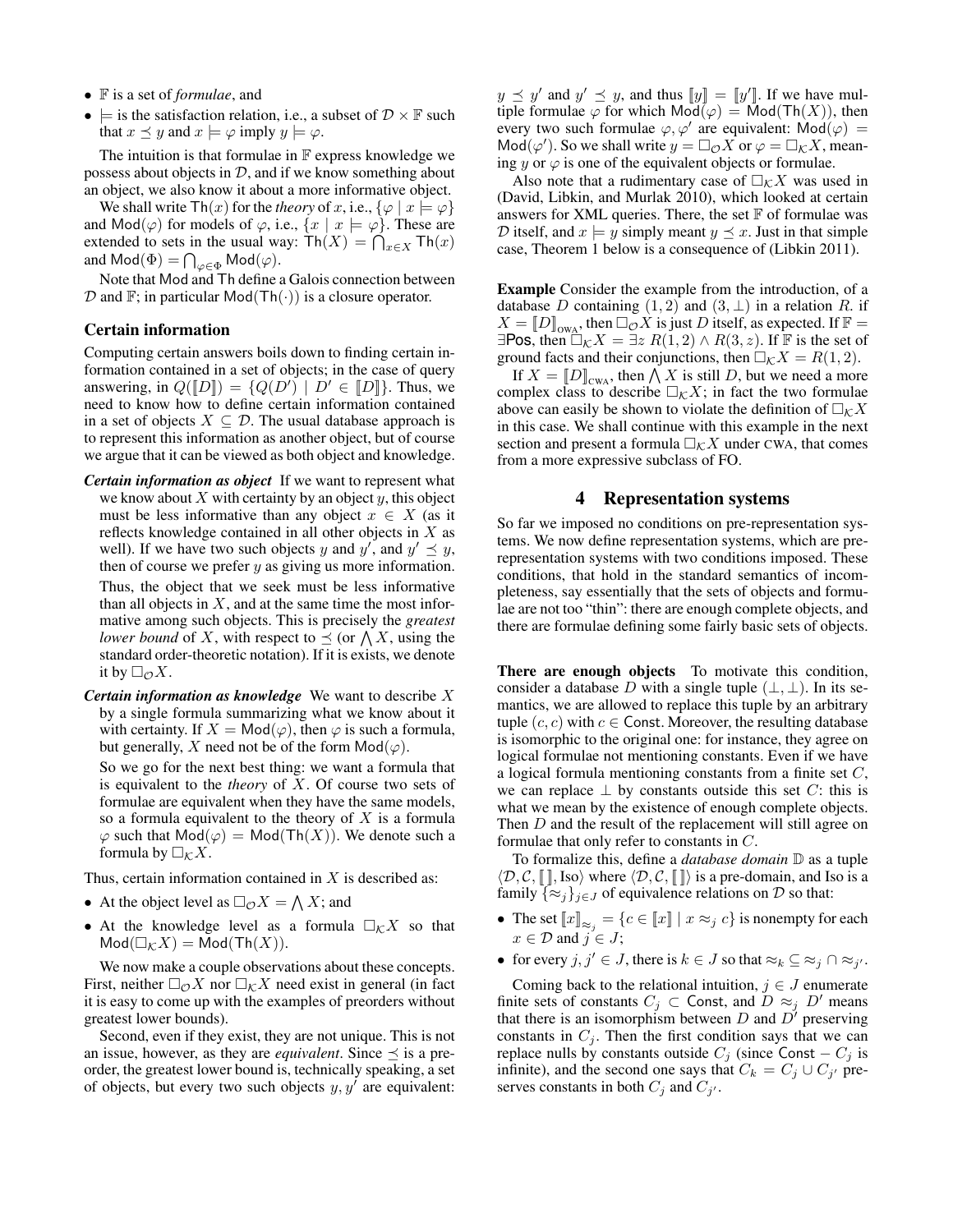There are enough formulae First, we assume that formulae are closed under conjunction, i.e. for  $\varphi, \psi \in \mathbb{F}$  we have  $\varphi \wedge \psi \in \mathbb{F}$  with  $\mathsf{Mod}(\varphi \wedge \psi) = \mathsf{Mod}(\varphi) \cap \mathsf{Mod}(\psi)$ .

The second assumption is that the set  $\uparrow x = \{y \mid x \preceq$  $y$  of objects more informative than x can be defined by a formula. We shall see shortly that this is true in the classical incompleteness semantics, and that this is equivalent to finite axiomatizability of  $\text{Th}(x)$ .

Formally the condition states that for each object  $x$ , there is a formula  $\delta_x$  in F, such that  $\text{Mod}(\delta_x) = \uparrow x$ .

Representation systems A *representation system* is a triple  $\mathbb{RS} = \langle \mathbb{D}, \mathbb{F}, \models \rangle$ , where:

- $\mathbb D$  is a database domain and  $\langle \mathbb D, \mathbb F, \models \rangle$  is a prerepresentation system whose formulae are closed under conjunction;
- for each  $x \in \mathcal{D}$ , there is a formula  $\delta_x$  with  $\mathsf{Mod}(\delta_x) = \uparrow x$ ;
- for each  $\varphi \in \mathbb{F}$ , there is  $j \in J$  so that  $x \models \varphi \Leftrightarrow y \models \varphi$ whenever  $x \approx_j y$ .

The last condition is essentially the analog of the condition that a formula can only refer to finitely many constants, and thus cannot distinguish objects equivalent with respect to  $\approx_i$  for some j.

#### Examples of domains and representation systems

We now provide examples of representation systems corresponding to relational OWA, WCWA, and CWA semantics. We use the notation  $\mathcal{D}(\sigma)$  for the set of all relational databases of vocabulary  $\sigma$  over Const∪Null, and  $\mathcal{C}(\sigma)$  for the set of all such databases that do not use nulls in Null. The database domains will be of the form  $\mathbb{D}_{*}(\sigma) = \langle \mathcal{D}(\sigma), \mathcal{C}(\sigma), [\![]_*, \text{Iso}\rangle,$ where ∗ is one of OWA, WCWA, or CWA.

The equivalence relations Iso are as follows. Let  $J$  enumerate all the finite subsets of Const. Given such a finite set C, we have  $D \approx_C D'$  if there is an isomorphism  $f: D \to D'$  such that both f and  $f^{-1}$  are identity on C.

In what follows, we describe formulae  $\mathbb F$  and formulae  $\delta_D$  for each D. Let PosDiag(D) be the positive diagram of  $D$  in the vocabulary including constants for each  $a \in$  Const, where with each null  $\perp_i$  in D we associate a variable  $x_i$ . For instance, if D contains relation R with tuples  $(1, 2), (2, \perp_1), (\perp_1, \perp_2)$ , then PosDiag $(D) = R(1, 2) \wedge$  $R(2, x_1) \wedge R(x_1, x_2).$ 

**OWA** The OWA representation system is  $\mathbb{RS}_{OWA}(\sigma)$  =  $\langle \mathbb{D}_{\text{owa}}(\sigma), \exists \text{Pos}, \models \rangle$ . For each D with Null $(D)$  =  $\{\perp_1, \ldots, \perp_n\}$ , we have  $\delta_D = \exists x_1, \ldots, x_n$  PosDiag(D).

WCWA The WCWA representation system is  $\mathbb{RS}_{\text{wcWA}}(\sigma) = \langle \mathbb{D}_{\text{wcWA}}(\sigma), \mathsf{Pos}, \models \rangle$ . For each D with Const $(D) = \{a_1, ..., a_m\}$  and  $Null(D) = \{\perp_1, ..., \perp_n\},\$ the formula  $\delta_D$  is

$$
\exists x_1 \dots x_n \big(\text{PosDiag}(D) \land \forall y \big(\bigvee_{i=1}^m y = a_i \lor \bigvee_{i=1}^n y = x_i)\big)
$$

CWA We need to define an extension of the class of positive formulae, introduced by (Compton 1983) and used recently in (Gheerbrant, Libkin, and Sirangelo 2013). The class, denoted by Pos<sup>∀G</sup>, extends Pos with a special type of guarded formulae. It is defined as the closure of positive atoms of the form  $R(\bar{x})$  and  $x = y$  under  $\wedge, \vee, \forall, \exists$  and the following rule: if  $\varphi(\bar{x}, \bar{y})$  is a Pos<sup> $\forall G$ </sup> formula in which all variables in  $\bar{x}$  are distinct, and R is a relation symbol of the arity  $|\bar{x}|$ , then  $\forall \bar{x}$   $(R(\bar{x}) \rightarrow \varphi(\bar{x}, \bar{y}))$  is a Pos<sup> $\forall G$ </sup> formula.

With this, the CWA representation system is defined as  $\mathbb{RS}_{\text{owa}}(\sigma) = \langle \mathbb{D}_{\text{CWA}}(\sigma), \text{Pos}^{\forall \text{G}}, \models \rangle$ . For each D with  $Null(D) = {\perp_1, \ldots, \perp_n}$ , the formula  $\delta_D$  is

$$
\exists x_1,\ldots,x_n \Big( \text{PosDiag}(D) \wedge \bigwedge_{R \in \sigma} \forall \bar{y} \ (R(\bar{y}) \to \bigvee_{\bar{t} \in R^D} \bar{y} = \bar{t}) \Big),
$$

 $\bigwedge_{i\leq \text{arity}(R)} (y_i = t_i).$ where the length of  $\bar{y}$  and  $\bar{t}$  is the arity of R, and  $\bar{y} = \bar{t}$  means

**Proposition 1** *Each of*  $\mathbb{RS}_{\text{OWA}}(\sigma)$ ,  $\mathbb{RS}_{\text{WCWA}}(\sigma)$ , and  $\mathbb{RS}_{\text{CWA}}(\sigma)$  *is a representation system.* 

*Proof sketch*. Conditions on Iso are easily checked: sets  $[D]_C$  are nonempty, since one can replace nulls with distinct constants from Const – C, and  $\approx_{C\cup C'}$  ⊆  $\approx_C \cap \approx_{C'}$ . Monotonicity follows from the description of orderings  $\preceq_*$  by the existence of homomorphisms (see Section 2) and the fact that  $\exists \text{Pos}$  (resp., Pos and Pos<sup> $\forall G$ </sup>) formulae are preserved under homomorphisms (resp., onto and strong onto), see (Rossman 2008; Chang and Keisler 1990; Compton 1983). And the properties of  $\delta_D$  again follow from the properties of the ordering, as one can easily check that  $\mathsf{Mod}(\delta_D)$  are the structures into which there is a homomorphism (resp., onto or strong onto homomorphism) from  $D$ .

#### Properties of representation systems

We now collect some useful properties of representation systems. First, we look at certain information contained in sets  $\llbracket x \rrbracket$  and prove that, as expected, it is represented at the object level by x, and at the knowledge level by  $\delta_x$ .

**Proposition 2** *In a pre-domain,*  $\Box_{\mathcal{O}}[x] = x$  *for every x*.

*Proof.* Assume that  $x \neq \bigwedge [x]$ . Then there is  $y \not\preceq x$  such that  $y \preceq c$  for each  $c \in [x]$ . Since  $y \npreceq x$  we have  $[x] \nsubseteq [y]$ , i.e., there is  $c \in \llbracket x \rrbracket$  such that  $c \notin \llbracket y \rrbracket$ . But since  $y \preceq c$ , we have  $\llbracket c \rrbracket \subseteq \llbracket y \rrbracket$ , and since  $c \in \mathcal{C}$ , this implies  $c \in \llbracket y \rrbracket$  as  $c \in [c]$ , which gives us the desired contradiction.

Let  $\approx = \bigcup_{j \in J} \approx_j$ , and let  $\llbracket x \rrbracket_{\approx} = \{ c \in \llbracket x \rrbracket \mid c \approx x \}.$  In case of relational databases,  $D \approx D'$  if  $D, D'$  are isomorphic objects; for instance,  $D = \{(\perp, \perp)\}\$ and  $D' = \{(1, 1)\}\$ are isomorphic. Note that FO formulae not using constants are preserved by  $\approx$ . In general though, objects related by  $\approx$ <sub>j</sub> may not agree on all the formulae of  $\mathbb F$  (e.g., D and D' do not agree on  $\exists x (x = 1)$  and hence there are potentially formulae in  $\text{Th}(\llbracket x \rrbracket_{\approx_j})$  which are not satisfied by x. However,

**Proposition 3** *In a representation system,*  $\text{Th}([x]) =$  $\text{Th}(\llbracket x \rrbracket_{\approx}) = \text{Th}(x)$  for every x.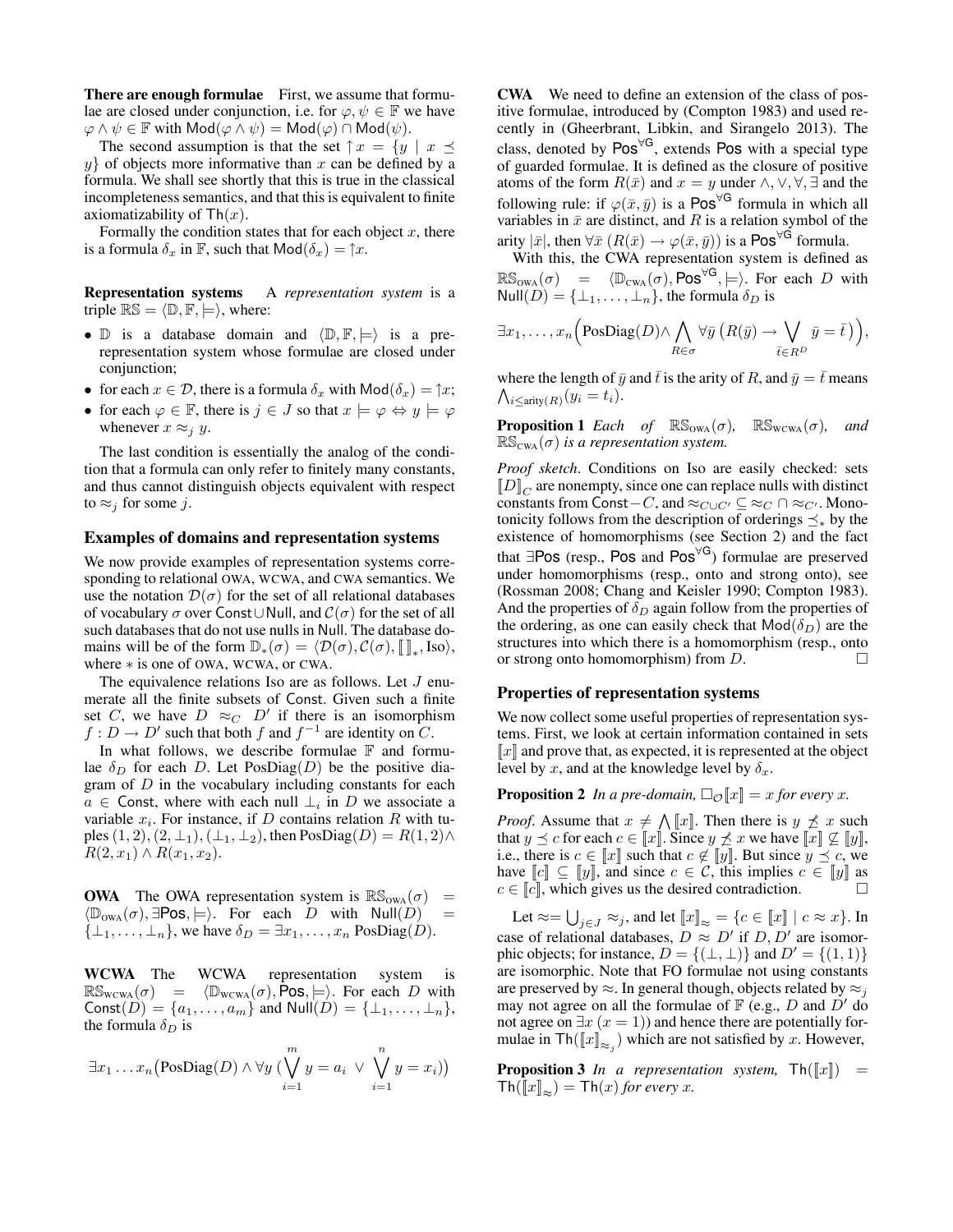*Proof.* It suffices to prove  $\text{Th}([x]_{\approx}) = \text{Th}(x)$  since  $\text{Th}(x) \subseteq \text{Th}(\llbracket x \rrbracket_{\approx}) \subseteq \text{Th}(\llbracket x \rrbracket_{\approx})$ . Let  $c \in \llbracket x \rrbracket_{\approx}$ ; then  $x \preceq c$ and thus  $\text{Th}(\tilde{x}) \subseteq \text{Th}(c)$ , and hence  $\text{Th}(\tilde{x}) \subseteq \text{Th}(\llbracket x \rrbracket_{\approx}).$ Conversely, take  $\varphi \in Th(\llbracket x \rrbracket_{\approx})$ . We know that there is  $j \in J$  so that whenever  $y \approx j$   $y'$ , then  $y, y'$  agree on  $\varphi$ . Note that  $\varphi \in \text{Th}(\llbracket x \rrbracket_{\approx_j}),$  since  $\llbracket x \rrbracket_{\approx_j} \subseteq \llbracket x \rrbracket_{\approx}$ . We know that  $\llbracket x \rrbracket_{\approx_j} \neq \emptyset$ , so pick  $c \in \llbracket x \rrbracket_{\approx_j}$ . Since  $\varphi \in \mathsf{Th}(\llbracket x \rrbracket_{\approx_j}),$ we have  $c \models \varphi$ , and since  $c \approx_j x$ , we have  $x \models \varphi$ . Hence  $\varphi \in \mathsf{Th}(x)$ , as required.

Now we can show:

**Proposition 4** *In a representation system,*  $\delta_x = \Box_K ||x||$  *for every* x*.*

*Proof.* We first show that  $Mod(Th(x)) = \hat{x}$ . Let  $y \succeq x$ . By monotonicity we have  $y \in Mod(Th(x))$ . Conversely let  $y \not\succeq$ x; then  $\delta_x \in \text{Th}(x) - \text{Th}(y)$  and hence  $y \notin \text{Mod}(\text{Th}(x))$ . Thus indeed  $\text{Mod}(\text{Th}(x)) = \uparrow x$ . Since  $\uparrow x = \text{Mod}(\delta_x)$  and  $Mod(Th(x)) = Mod(Th(\llbracket x \rrbracket))$  by Proposition 3, we have  $\mathsf{Mod}(\delta_x) = \mathsf{Mod}(\mathsf{Th}(\llbracket x \rrbracket)),$  i.e.,  $\delta_x = \Box_{\mathcal{K}}\llbracket x \rrbracket.$ 

Corollary 1 *In a representation system:*

- $Mod(\delta_x) = Mod(Th(x))$ *, and*
- $\Box_{\mathcal{O}}[x] \models \Box_{\mathcal{K}}[x]$

*for every* x*.*

We finally give a condition equivalent to the existence of formulae  $\delta_x$ . A set  $\Phi$  of formulae is *finitely axiomatizable* if there is a finite set  $\Phi_0$  such that  $Mod(\Phi) = Mod(\Phi_0)$ .

Proposition 5 *In a pre-representation system* RS◦ *whose formulae are closed under conjunction, the following are equivalent:*

- *1. Each*  $\text{Th}(x)$  *is finitely axiomatizable, and*  $\text{Th}(x) \subseteq \text{Th}(y)$ *implies*  $x \preceq y$  *for all*  $x, y$ *;*
- *2. for each* x*, there is a formula*  $\delta_x$  *so that*  $\text{Mod}(\delta_x) = \uparrow x$ *.*

*Proof sketch*. If  $\Phi$  is a finite axiomatization of  $\text{Th}(x)$ , it is easy to see that  $\delta_x$  can be taken to be  $\bigwedge \{ \varphi \mid \varphi \in \Phi \}.$  Conversely, one shows that  $\delta_x$  axiomatizes Th(x).

#### $\Box_{\mathcal{K}}$  as a greatest lower bound

We now show that  $\Box_K X$  can be viewed as a greatest lower bound as well. Note that we have a well-known preorder on sets of formulae, namely implication:  $\Phi \vdash \Psi$  iff Mod( $\Phi$ )  $\subseteq$  $Mod(\Psi)$ . Thus, for any set of formulae  $\Phi$ , we can look at its greatest lower bound in this preorder, i.e., a formula  $\varphi$ so that  $\varphi \vdash \Phi$ , and whenever  $\psi \vdash \Phi$ , we have  $\psi \vdash \varphi$ . If such a formula exists, it is denoted by  $\bigwedge \Phi$ . Note that as with objects,  $\vdash$  is a preorder, so technically  $\bigwedge \Phi$  is a set of formulae, all of which, however, are equivalent, so we shall write  $\varphi = \bigwedge \Phi$  when  $\varphi$  is one of such formulae.

**Theorem 1** In a representation system,  $\Box_K X = \bigwedge \text{Th}(X)$ *for every set* X *of objects.*

*Proof.* Assume that  $\alpha = \bigwedge \text{Th}(X)$  exists. We have  $\mathsf{Mod}(\alpha) \subseteq \mathsf{Mod}(\varphi)$  for each  $\varphi \in \mathsf{Th}(X)$  and thus  $Mod(\alpha) \subseteq Mod(Th(X))$ . Suppose, for the sake of contradiction, that  $Mod(\alpha) \subseteq Mod(Th(X))$ , and take  $y \in$  $\textsf{Mod}(\textsf{Th}(X))-\textsf{Mod}(\alpha)$ . Since  $y \models \varphi$  for each  $\varphi \in \textsf{Th}(X)$ , we have that the same is true for every  $z \succeq y$ , and hence  $\mathsf{Mod}(\delta_u) \subseteq \mathsf{Mod}(\varphi)$  for each  $\varphi \in \mathsf{Th}(X)$ . Thus  $\delta_u \vdash$ Th(X), and by the definition of  $\alpha$  as the greatest lower bound, we have  $\delta_y \vdash \alpha$ , and thus  $\mathsf{Mod}(\delta_y) \subseteq \mathsf{Mod}(\alpha)$ .

Now assume  $Mod(\alpha) \subseteq Mod(\delta_y)$ . Then  $Mod(\alpha) =$  $\text{Mod}(\delta_y)$  and  $y \in \text{Mod}(\alpha)$ , a contradiction. Hence,  $\text{Mod}(\alpha) \not\subseteq \text{Mod}(\delta_y)$ . But then  $\text{Mod}(\delta_y) \not\subseteq \text{Mod}(\alpha)$  since  $y \not\models \alpha$ , and at the same time  $\text{Mod}(\delta_y) \subseteq \text{Mod}(\text{Th}(X))$ since  $y \in Mod(Th(X))$ . Thus sets  $Mod(\delta_y)$  and  $Mod(\alpha)$ are incomparable subsets of  $Mod(Th(X))$ : in particular,  $\alpha \vdash \mathsf{Th}(X)$ ,  $\delta_y \vdash \mathsf{Th}(X)$ , and yet neither  $\alpha \vdash \delta_y$  nor  $\delta_y \vdash \alpha$ holds, contradicting the assumption that  $\alpha = \bigwedge \text{Th}(X)$ . This shows that  $Mod(Th(X)) - Mod(\alpha) = \emptyset$  and thus  $\mathsf{Mod}(\alpha) = \mathsf{Mod}(\mathsf{Th}(X)).$ 

Conversely, suppose we have  $\alpha$  so that  $Mod(\alpha)$  =  $\mathsf{Mod}(\mathsf{Th}(X)) = \bigcap_{\varphi \in \mathsf{Th}(X)} \mathsf{Mod}(\varphi).$  Then  $\mathsf{Mod}(\alpha) \subseteq$  $\mathsf{Mod}(\varphi)$  for each  $\varphi \in \mathsf{Th}(X)$  and thus  $\alpha \vdash \varphi$  for each such  $\varphi$ . If there is any other formula  $\psi$  such that  $\psi \vdash \varphi$  for each  $\varphi \in \mathsf{Th}(X)$ , then  $\mathsf{Mod}(\psi) \subseteq \bigcap_{\varphi \in \mathsf{Th}(X)} \mathsf{Mod}(\varphi) =$  $\mathsf{Mod}(\alpha)$  and thus  $\psi \vdash \alpha$ , proving that  $\alpha = \bigwedge^{\sim} \mathsf{Th}(X)$ .  $\Box$ 

#### 5 Defining certain answers to queries

Now we move to answering queries. A query is a mapping Q that takes an object and returns another object. For instance, relational queries take relational databases and return relational databases (most commonly, single relations: queries in FO, or in commercial languages such as SQL, are such).

Thus, for two database domains  $\mathbb{D} = \langle \mathcal{D}, \mathcal{C}, \llbracket \rrbracket, \text{Iso} \rangle$  and  $\mathbb{D}' = \langle \mathcal{D}', \mathcal{C}', \llbracket \rrbracket', \text{Iso}' \rangle$ , a *query*  $Q : \mathbb{D} \to \mathbb{D}'$  is a mapping associating with an object  $x \in \mathcal{D}$  its answer,  $Q(x) \in \mathcal{D}^{\prime}$ .

We require that if  $x \preceq y$  then  $Q(x) \preceq' Q(y)$ , where  $\preceq'$ is the ordering associated with the semantics  $\|$ <sup>'</sup>. Indeed, the semantics of answers must be such that if we know more about the input, then we know more about the output. In particular, using blindly the same semantics for both databases and query results (as is often actually done) does not necessarily make sense.

Certain answers to  $Q$  on an object  $x$  represent certain information in the set  $Q(\llbracket x \rrbracket) = \{ Q(c) \mid c \in \llbracket x \rrbracket \}.$  We have seen that there are two ways to define it: as object, and as knowledge. For the letter, we need to have a representation system  $\overline{\mathbb{RS}} = \langle \mathbb{D}', \mathbb{F}, \models \rangle$  over the target domain  $\mathbb{D}'$ . If we have it, we can either extract the most general object representing  $Q(\llbracket x \rrbracket)$ , or the most general knowledge representing  $\text{Th}(Q(\Vert x \Vert))$ . That is, we have two certain answers notions, as objects and as knowledge:

- As objects:  $\text{cert}_{\mathcal{O}}(Q, x) = \Box_{\mathcal{O}}Q(\llbracket x \rrbracket);$
- As knowledge:  $\text{cert}_{\mathcal{K}}(Q, x) = \Box_{\mathcal{K}}Q(\llbracket x \rrbracket).$

Comparing with relational theory Let us now review the standard approach to query answering in relational databases. Ideally, one tries to find a query answer  $A$  so that  $\llbracket A \rrbracket' = Q(\llbracket D \rrbracket)$ . This is often impossible, in fact even for very simple queries (Imielinski and Lipski 1984). So the next attempt is to find a formula  $\varphi_{Q,D}$  in some logical formalism so that

$$
Mod(\varphi_{Q,D}) = Q([\![D]\!]) \tag{1}
$$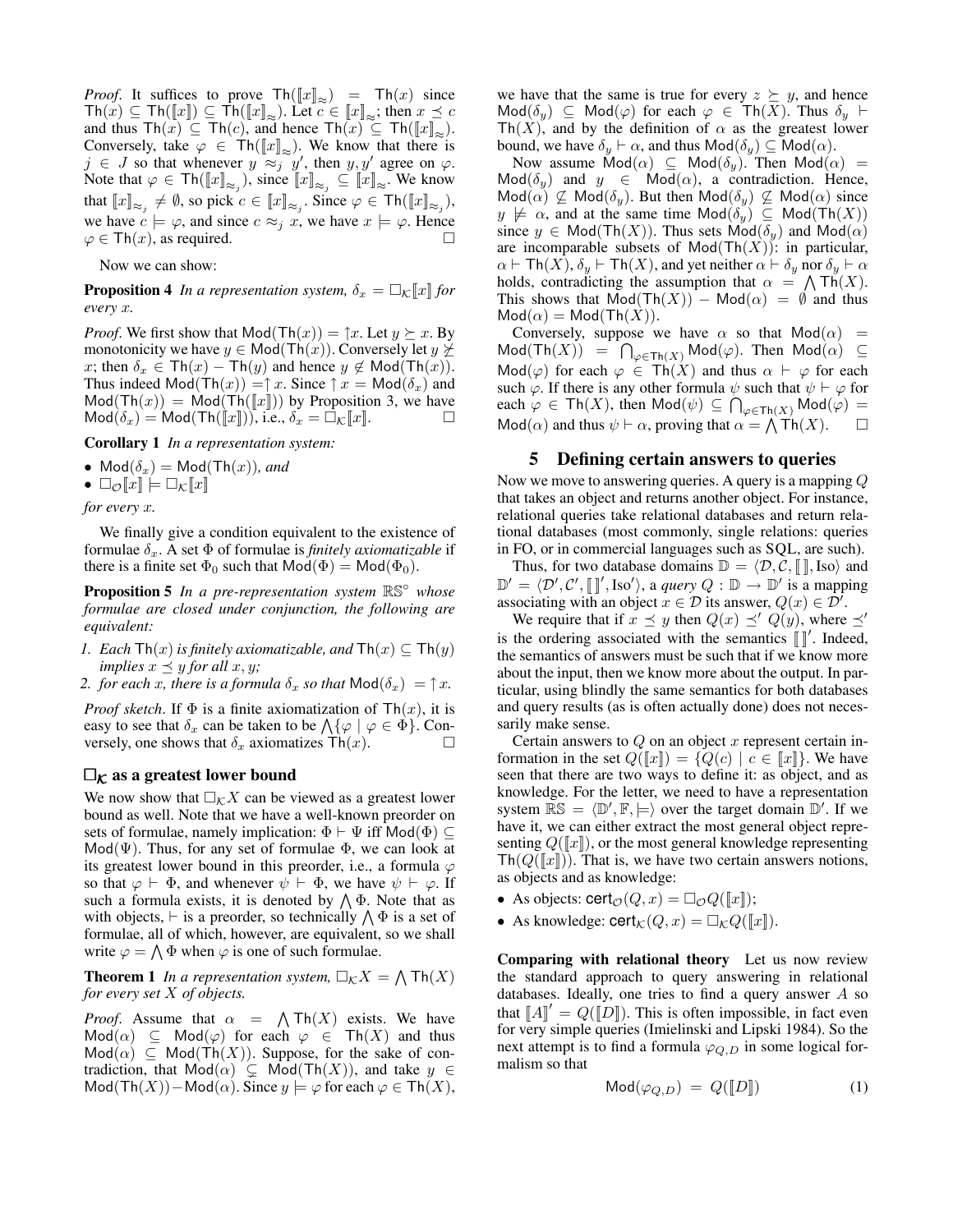When this happens, one refers to such a logical formalism as a *strong representation system* (see (Abiteboul, Hull, and Vianu 1995; Imielinski and Lipski 1984)), which explains why we used the name 'representation system'.

The problem is that the structure of  $Q([D])$  may be too "irregular" to be described by a nice formalism. For instance, it is known that under CWA, for relational calculus queries formulae  $\varphi_{Q,D}$  can be of the following form:  $\exists \bar{u} \; (\alpha(\bar{u}) \wedge \bigwedge_{R \in \sigma} \forall \bar{x} \; (\bar{R}(\bar{x}) \leftrightarrow \bigvee_i (\bar{x} = \bar{v}_i \wedge \beta_i(\bar{x}, \bar{u}))))$ where  $\alpha$  and  $\beta_i$  are boolean combinations of equalities,  $\bar{v}_i$ s combine variables from  $\bar{u}$  and constants, and  $\bar{u}$  ranges over the underlying domain of constants rather than the active domain, see (Imielinski and Lipski 1984). Syntactically, this is quite heavy, and it works only under the CWA.

If the set  $Q([D])$  does not happen to be of the form  $Mod(\varphi)$  for some nice formula  $\varphi$ , the approach adopted in the database literature is to consider the object  $\bigcap Q([D])$ as the answer. This is completely ad hoc, however: as we have seen in the Introduction (and as we shall see in the next section), in general it does not have much in common with certain information contained in  $Q(\llbracket D \rrbracket)$ .

It seems much better to ask then, in place of (1), for an answer  $\varphi_{Q,D}$  that is *equivalent to the theory* of  $Q(\llbracket D \rrbracket)$ , rather than defining  $Q(\llbracket D \rrbracket)$  precisely. That is, we replace (1) with

$$
Mod(\varphi_{Q,D}) = Mod(Th(Q([D])))
$$
 (2)

which is, of course, our definition of certain answers expressed as knowledge.

Note that (1) implies (2): this is an immediate consequence of the fact that  $Mod(·)$  and  $Th(·)$  define a Galois connection. Thus, the notion of certain answers as knowledge in a representation system is a weakening of the notion of the strong representation system, but much less ad hoc that replacing  $Q([D])$  with  $\bigcap Q([D])$ .

Example: when representation system makes a difference We can easily construct examples of relational queries  $Q$  and representation systems so that  $(1)$  fails while (2) is easily achieved. Suppose we have a schema with two relations R, S (for simplicity, just sets), and the query  $R-S$ (in FO,  $R(x) \wedge \neg S(x)$ ), and assume closed-world semantics. Consider D in which  $R = \{1, 2\}$  and  $S = \{\perp\}.$ Then  $Q([D]_{\text{cwa}}) = \{\{1\},\{2\},\{1,2\}\}\.$  Suppose the representation system is  $\langle \mathbb{D}(\sigma), \exists \text{Pos}, \models \rangle$ . Then there is no  $\alpha$  with  $\text{Mod}(\alpha) = Q([\![D]\!]_{\text{CWA}})$  but there is one such that  $\text{Mod}(\alpha) = \text{Mod}(\text{Th}(Q(\llbracket D \rrbracket_{\text{CWA}})))$ ; in fact, the obvious answer  $\alpha = A(1) \vee A(2)$  does the job.

#### 6 Computing certain answers

We now look at computing certain answers. We show that with the proper semantics of query answering, where more informative inputs lead to more informative answers, finding certain answers is reduced to query evaluation:

- (a) for objects,  $\text{cert}_{\mathcal{O}}(Q, x) = Q(x);$
- (b) for knowledge,  $\text{cert}_{\mathcal{K}}(Q, x) = \delta_{Q(x)}$ .

Crucially, (a) is a corollary of (b): without a representation system for query answers, (a) may not be true. We explain how these general results apply to relational OWA, WCWA, and CWA semantics. We also revisit the intersection-based definition of certain answers and show that it only makes sense with restricted representation systems under OWA, and is just plain wrong under CWA. Finally, we show that the knowledge approach to certain answers gives us extra flexibility compared to the object approach.

Recall that queries are required to be monotone:  $x \preceq y$ implies  $Q(x) \preceq' Q(y)$ . We need an additional condition of *genericity*, standard in the database context (see, e.g., (Abiteboul, Hull, and Vianu 1995)). In our abstract framework it is expressed as follows: for every j, there is  $k$  so that  $x \approx_k y$  implies  $Q(x) \approx'_j Q(y)$ . Essentially, this condition says that queries applied to isomorphic objects return isomorphic objects. For instance, for FO queries that do not refer to constants, it is usually formulated as  $D \approx D' \Rightarrow$  $Q(D) \approx Q(D')$ . We use a slightly more refined version that, in the case of logically expressed queries, accounts for constants by using multiple equivalence relations. All queries expressed in FO and other logics over the vocabulary of relation symbols and constants are generic in the standard database domains for relational databases.

**Theorem 2** Let  $Q : \mathbb{D} \to \mathbb{D}'$  be a monotone generic query, and let  $\mathbb{RS} = \langle \mathbb{D}', \mathbb{F}, \models \rangle$  be a representation system. Then, *for every object* x*,*

• cert<sub> $\mathcal{O}(Q, x) = Q(x)$ *, and*</sub>

• 
$$
\operatorname{cert}_{\mathcal{K}}(Q, x) = \delta_{Q(x)}
$$
.

*Proof.* We start by showing  $\text{cert}_{\mathcal{K}}(Q, x) = \delta_{Q(x)}$ . By the definition of  $\text{cert}_{\mathcal{K}}(Q, x)$  as  $\Box_{\mathcal{K}}Q(\llbracket x \rrbracket)$ , it suffices to show that

$$
Mod(\delta_{Q(x)}) = Mod(Th(Q([x]))) \qquad (3)
$$

for every x. Since we know that  $Mod(\delta_z) = Mod(Th(z)),$ for every  $z$ , by Corollary 1, we just need to show

$$
\operatorname{Th}(Q([\![x]\!])) = \operatorname{Th}(Q(x)) \tag{4}
$$

to conclude (3). Suppose  $\varphi \in \text{Th}(Q(x))$ . Since  $c \succeq x$  for every  $c \in \llbracket x \rrbracket$ , then  $Q(x) \preceq' Q(c)$  and  $Q(c)$  satisfies  $\varphi$ as well by the properties of representation systems, proving that  $\varphi \in \text{Th}(Q(\llbracket x \rrbracket))$ .

Conversely, if  $\varphi \in \text{Th}(Q(\llbracket x \rrbracket))$ , consider j such that  $z \approx'_{j} z'$  implies that  $z, z'$  agree on  $\varphi$  for every  $z, z'$  (which exists by the definition of representation systems). By genericity, we have k so that  $y \approx_k y'$  implies  $Q(y) \approx'_j Q(y')$  for every y, y'. We know that  $\llbracket x \rrbracket_{\approx_k}$  is nonempty; this pick an element c in this set. We have  $c \in \llbracket x \rrbracket$  and  $c \approx_k x$ . Hence (a)  $Q(c) \in Q(\llbracket x \rrbracket)$  and (b)  $Q(c) \approx'_{j} Q(x)$ . Then (a) implies that  $Q(c) \models \varphi$ , and (b) then implies that  $Q(x) \models \varphi$ , thus showing that  $\varphi \in \text{Th}(Q(x))$  and proving (4) and (3).

Now we prove the result about certain answers at the object level. Since Q is monotone, we have  $Q(x) \preceq' z$  for each  $z \in Q(\llbracket x \rrbracket)$  (we denote this by  $Q(x) \preceq' Q(\llbracket x \rrbracket)$ . Suppose we have  $y \preceq' Q([\![x]\!])$ . Then  $\text{Th}(y) \subseteq \text{Th}(Q([\![x]\!]))$  and by (4), Th $(y) \subseteq Th(Q(x))$ . Since  $\delta_y \in Th(y)$ , we have  $\delta_y \in \text{Th}(Q(x))$ , and thus  $Q(x) \models \delta_y$  and  $y \preceq' Q(x)$ . Thus,  $Q(x)$  is the greatest lower bound of  $Q(\llbracket x \rrbracket)$ , i.e.,  $Q(x) = \text{cert}_{\mathcal{O}}(Q, x).$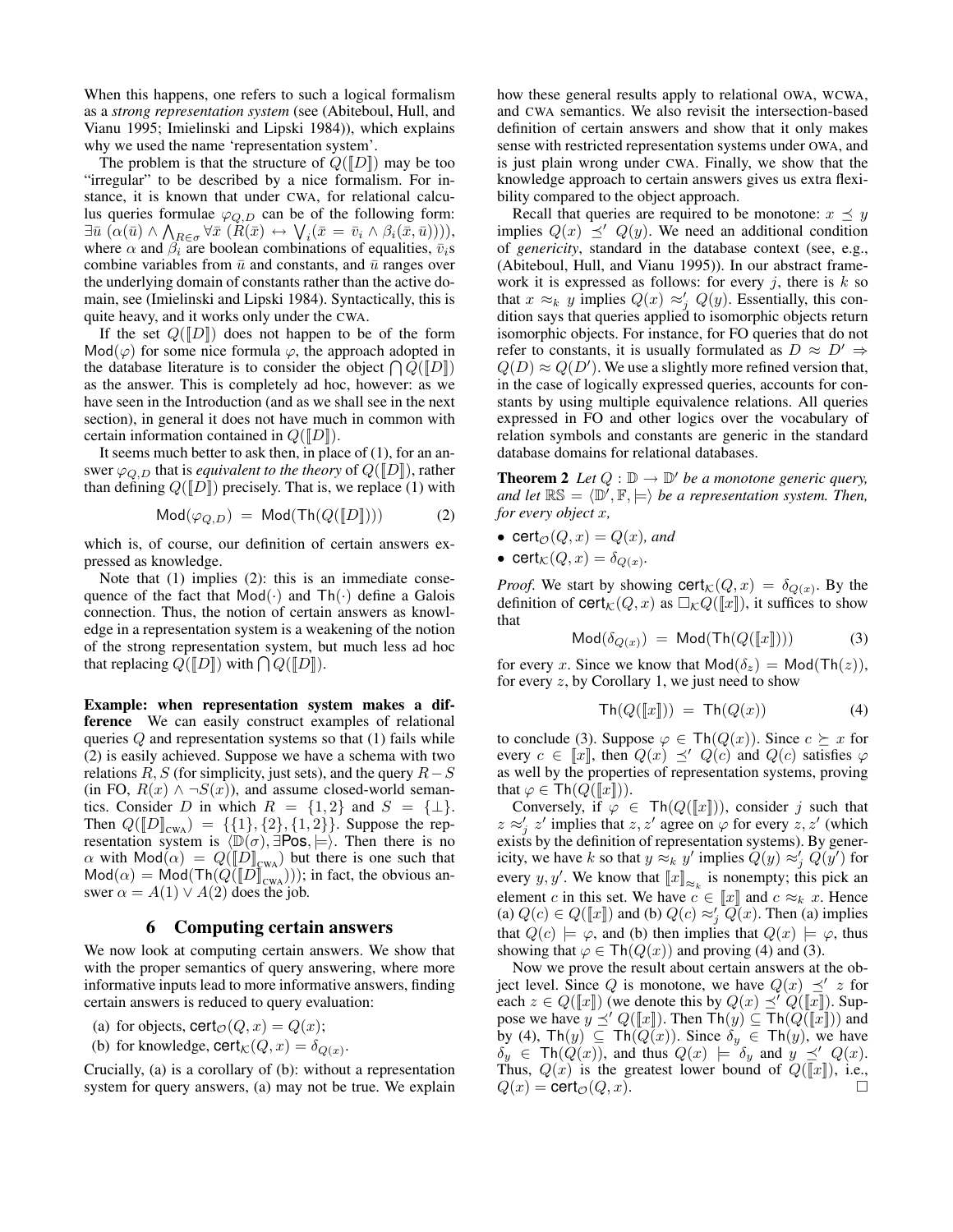*Remark* It is easy to construct examples of monotone queries for which, in the absence of a representation system over query answers,  $\text{cert}_{\mathcal{O}}(Q, x) \neq Q(x)$ . Thus, it is essential to go via certain answer as knowledge to get its object representation as well.

The following easy observation shows that classes of queries for which certain answers can be computed by directly evaluating the query are closed under composition, giving us a way of producing more complex queries that behave well with respect to certain answer computation.

**Proposition 6** If  $Q : \mathbb{D} \to \mathbb{D}'$  and  $Q' : \mathbb{D}' \to \mathbb{D}''$  are *monotone and generic, then so is*  $Q' \circ Q : \mathbb{D} \to \mathbb{D}''$ .

Genericity applies to most of the logical formalisms used for querying databases, but not all: formalisms capable of referring to infinitely many constants would not fall into that category. Examples of such formalisms occur, for instance, in data exchange, where one deals with logics that use the predicate  $const(·)$  to distinguish constants from nulls, see (Arenas, Barceló, and Reutter 2009; Fagin 2007).

There is another condition we can use in place of genericity, namely a substitution property with respect to two representation systems  $\mathbb{RS} = \langle \mathbb{D}, \mathbb{F}, \models \rangle$  and  $\mathbb{RS}' = \langle \mathbb{D}', \mathbb{F}', \models' \rangle$ . We say that a query Q has the *substitution property* with respect to RS and RS' if for each  $\varphi \in \mathbb{F}'$ , there exists  $\varphi_Q \in \mathbb{F}$ so that  $x \models \varphi_Q$  iff  $Q(x) \models \varphi$ . Intuitively, we can think of both  $\varphi$  and  $Q$  given as logical formulae, and allow  $Q$  to be substituted for predicate symbols used in  $\varphi$ .

**Theorem 3** Let  $Q : \mathbb{D} \to \mathbb{D}'$  be a monotone query, and *assume we have representation systems* RS *and* RS<sup>0</sup> *so that* Q *has the substitution property with respect to them. Then, for every object* x*,*

- cert $\phi(Q, x) = Q(x)$ *, and*
- cert $\kappa(Q, x) = \delta_{Q(x)}$ .

*Proof*. We just need to prove (4) and then the proof of Theorem 2 will apply. The Th $(Q(x)) \subseteq Th(Q([\![x]\!]))$  inclusion is proved as before. For the converse, let  $\varphi$  be in  $\text{Th}(Q(\llbracket x \rrbracket))$ ; take  $\varphi_Q$  that exists by the substitution property. Since  $Q(c) \models \varphi$  for each  $c \in \llbracket x \rrbracket$ , we have  $c \models \varphi_Q$ , and thus  $\varphi_Q \in \textsf{Th}(\llbracket x \rrbracket)$ . But we know by Proposition 3 that  $\text{Th}([x]) = \text{Th}(x)$  and hence  $\varphi_Q \in \text{Th}(x)$ . But now the substitution property and  $x \models \varphi_Q$  imply  $Q(x) \models \varphi$ , showing  $\varphi \in \text{Th}(Q(x))$  and proving the reverse inclusion.

#### Certain answers for relational queries

We now look at examples of concrete domains and representation systems for relational databases. The domains are always  $\mathbb{D}_{*}(\sigma)$ , containing databases of vocabulary  $\sigma$ , with  $*$  being the semantics. If a query Q returns sets of m-ary tuples, the domain  $\mathbb{D}'$  will have as objects databases of vocabulary  $\sigma_m$  that contains a single *m*-ary relation  $A(\cdot)$ . But what will the semantics be? A natural thing to do is to assume the same semantics for query answers and input data. But will this guarantee conditions that let us apply results of the previous section?

It turns out that for classes of queries given by the same first-order formulae we use in representation systems  $\mathbb{RS}_{*}$ , we have all the required conditions.

Proposition 7 *Consider an* m*-ary relational query* Q :  $\mathbb{D}_{*}(\sigma) \to \mathbb{D}_{*}(\sigma_m)$ *. Then Q is monotone* 

- *for* ∗ =OWA*: when* Q *is an* ∃Pos *query;*
- *for* ∗ =WCWA*: when* Q *is an* Pos *query;*
- *for*  $* = \text{CWA}$ : when Q is an Pos<sup> $\forall G$ </sup> query.

*Moreover, for* ∗ *being* OWA *or* WCWA*, each such* Q *has the substitution property with respect to*  $\mathbb{RS}_*(\sigma)$  *and*  $\mathbb{RS}_*(\sigma_m)$ *.* 

*Proof*. It is very similar to the proof of Proposition 1, as it follows from the preservation properties of the classes of formulae we use. The second property is by a simple inspection of the syntactic structure of the formulae.  $\Box$ 

Corollary 2 *Let* Q *be an* m*-ary relational query. Under the* OWA*,* WCWA*, and* CWA *semantics, if* Q *comes from* ∃Pos*,*  $\mathsf{Pos}, \textit{or }\mathsf{Pos}^{\forall G}$  respectively, then  $\mathsf{cert}_\mathcal{O}(Q, D) = Q(D)$  and  $\mathsf{cert}_\mathcal{K}(Q, D) = \delta_{Q(D)}$  for every database  $D$  (with  $\delta$  coming *from*  $\mathbb{RS}_*(\sigma_m)$ *, when*  $*$  *is* OWA, WCWA*, or* CWA*)*.

Returning to the first example from the introduction, assume that our query just returns a relation  $R$  itself, and  $R =$  $\{(1, 2), (3, \perp)\}\.$  Then, at the object level,  $\text{cert}_{\mathcal{O}}(Q, R) = R$ for all three semantics. Certain answers as knowledge, or  $\text{cert}_{\mathcal{K}}(Q, R)$  are given:

- under OWA, by the ∃Pos formula  $\exists x \ (R(1, 2) \land R(3, x));$
- under WCWA, by the Pos formula

$$
\exists x \left( R(1,2) \land R(3,x) \land \forall y \left( \begin{array}{cc} y = 1 \lor y = 2 \\ \lor \ y = 3 \lor y = x \end{array} \right) \right);
$$

• and under CWA, by the Pos<sup>∀G</sup> formula

$$
\exists x \left( \begin{array}{c} R(1,2) \wedge R(3,x) \\ \wedge \forall y, z \left( R(y,z) \rightarrow \sqrt{(y=1 \wedge z=2)} \atop (y=3 \wedge z=x) \right) \end{array} \right)
$$

#### No intersection for certain answers

Now we return to the "classical" of defining certain answers which involves throwing away tuples with nulls and computing intersection, and give more evidence to the fact that this practice does not really work, outside a fairly restrictive representation system under the OWA. As already mentioned in the preliminaries section, for the classes of queries listed in Proposition 7, the well-known equivalences say that cert<sub>∩</sub> $(Q, D)$  is the same  $Q^{\mathsf{C}}(D)$ , which is  $Q(D)$  from which tuples of nulls have been eliminated. We can also view this as a composition of two mappings:  $Q^{\mathsf{C}}$  is  $\pi^{\mathsf{C}} \circ Q$ , where  $\pi^C$  simply keeps all tuples that only use constants.

The condition that we need on  $\pi^C$ , and on  $Q^C$ , is monotonicity. However, these are not guaranteed in general.

Proposition 8 *The mapping* π C *is monotone with respect to the ordering*  $\preceq_{\text{OWA}}$  *but it is not monotone with respect to*  $\preceq_{\text{CWA}}$  *and*  $\preceq_{\text{WCWA}}$ .

*In fact there are* ∃Pos *queries* Q *such that* Q<sup>C</sup> *is not monotone with respect to*  $\leq_{\text{cwa}}$  *and*  $\leq_{\text{wcwa}}$ *.*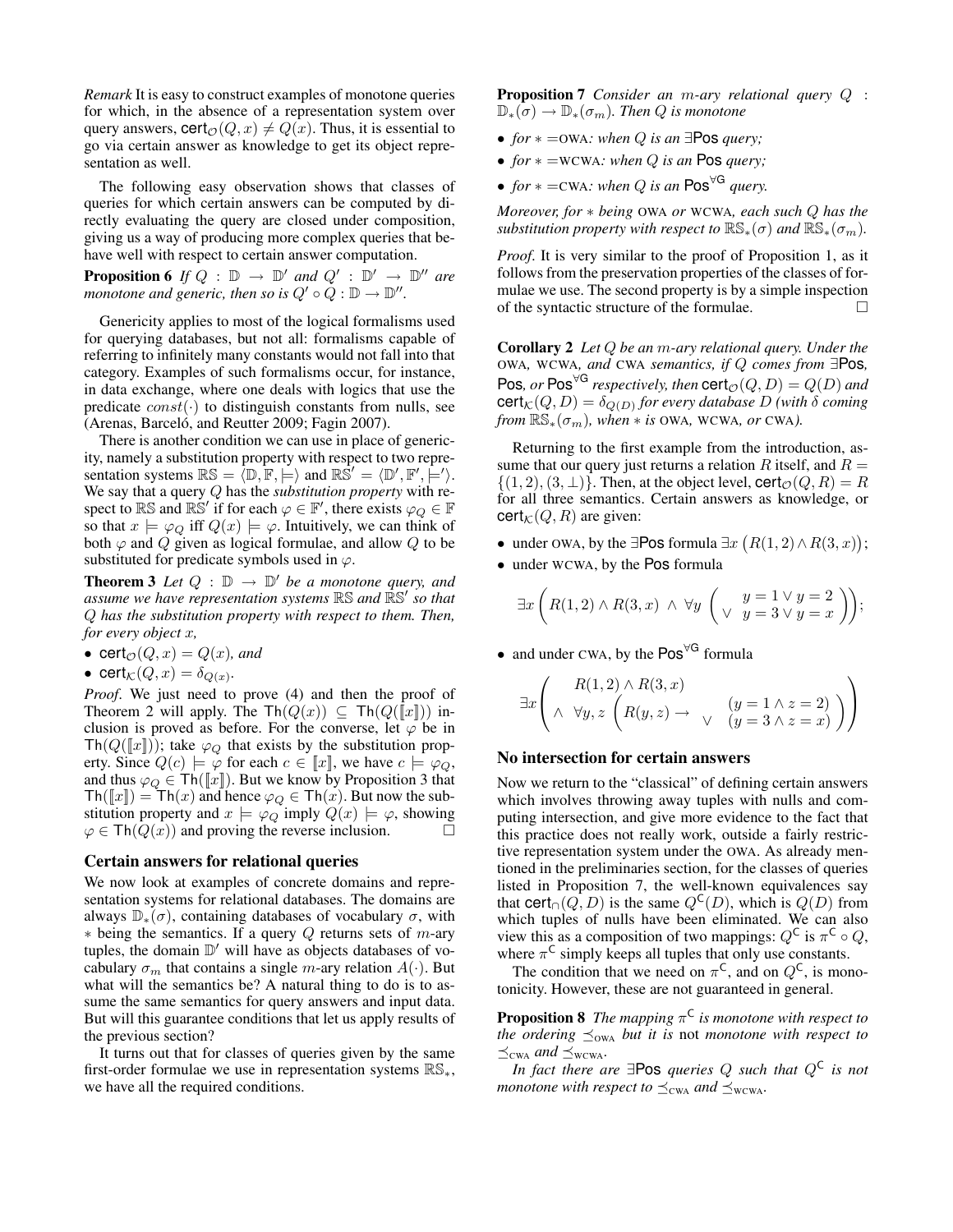*Proof*. Since there is the identity homomorphism from any substructure to the structure, we have monotonicity under  $\preceq_{\text{owa}}$ . For closed world semantics, simply take  $R =$  $\{(1, 2), (2, \perp)\}\.$  Then  $\pi^{\mathsf{C}}(R) = R^{\mathsf{C}} = \{(1, 2)\}\.$  and  $R \npreceq_{\text{CWA}}$  $R^{\mathsf{C}}$  nor  $R \nleq_{\text{wcWA}} R^{\mathsf{C}}$ . Thus the ∃Pos query can be taken to be the query returning relation R.

The consequences of this under WCWA and CWA are twofold. We may easily have situations such that:

- $Q^{\mathsf{C}}(D) \npreceq \mathsf{cert}_{\mathcal{O}}(Q, D)$ , and
- cert $_{\mathcal{K}}(Q, D)$  does not logically imply  $\delta_{Q^{\mathsf{C}}(D)}$ .

In other words, such constant 'certain answer' need not represent certain information in  $Q(\llbracket D \rrbracket)$ , and thus may contain some false positives. This is also true for certain answers defined as intersection because in the example used in Proposition 8, we have  $Q^{\mathsf{C}}(D) = \bigcap \{ Q(D') \mid D' \in [D] \}$  under both WCWA and CWA semantics.

Thus, the use of the intersection operator is indeed very problematic under WCWA and CWA. In fact this should not come as a surprise at all, even if we deal with query answering at the object level. The  $\bigcap$  operator is a greatest lower bound for the  $\subseteq$  ordering, and  $\subseteq$  results in a more informative instance only under OWA, but not under closed-world assumptions! Thus, choosing  $\bigcap$  to define certain answers for all semantics was a completely ad hoc choice.

**OWA: when intersection still makes sense** We now look at OWA, the only case where the mapping  $\pi^C$  is monotone, and where intersection corresponds to the greatest lower bound in an ordering compatible with the semantics.

Given a database domain  $\mathbb{D} = \langle \mathcal{D}, \mathcal{C}, \llbracket \cdot \rrbracket$ , Iso $\rangle$ , let  $\mathbb{D}^{\mathsf{C}}$  be its restriction to complete objects, i.e.,  $\mathbb{D}^{\mathcal{C}} = \langle \mathcal{C}, \mathcal{C}, \mathcal{L}, \mathcal{C} \rangle$ . Iso. It is easy to check that this is still a database domain.

Let PBCatom stand for the set of Positive Boolean Combinations of atoms  $R(\bar{c})$ , with  $\bar{c}$  consisting only of elements of Const. Recall that for OWA, we used the representation system  $\mathbb{RS}_{\text{owa}}(\sigma) = \langle \mathbb{D}(\sigma), \exists \text{Pos}, \models \rangle$ . Define a new representation system  $\mathbb{RS}_{\text{owa}}^{\mathsf{C}}(\sigma) = \langle \mathbb{D}^{\mathsf{C}}(\sigma), \mathsf{PBCatom}, \models \rangle$ .

**Proposition 9**  $\mathbb{RS}_{\text{owa}}^{\text{C}}(\sigma)$  *is a representation system, and if* Q *is an* ∃Pos *query, then* Q<sup>C</sup> *is monotone and generic with respect to it.*

*Proof.* Immediate from the fact that  $PosDiag(D)$  for a complete D is a conjunction of atoms of the form  $R(\bar{c})$ , and that ∃Pos queries are preserved under homomorphisms.

Thus, for every database  $D$ , and every  $\exists$ Pos query  $Q$ , we have cert ${}_{\mathcal{O}}(Q^{\mathsf{C}},D) = Q^{\mathsf{C}}(D)$  and cert ${}_{\mathcal{K}}(Q^{\mathsf{C}},D) = \delta_{Q^{\mathsf{C}}(D)}$ with respect to  $\mathbb{RS}_{\text{owa}}^{\mathsf{C}}(\sigma)$ . Hence, under OWA, the traditional way of finding certain answers makes sense if we use a representation system that only 'cares' about complete databases.

#### Certain knowledge is more flexible

Note that for sets X of the form  $Q([x])$  for monotone generic queries Q, we have  $\Box_{\mathcal{O}} X \models \Box_{\mathcal{K}} X$ , as is implied by Theorem 2. In general, however, this need not be the case. The reason is that taking the greatest lower bound of

 $X$  may lose more information than taking the greatest lower bound of  $Th(X)$ , which indicates that working with certain answers as knowledge may be preferable, as they convey more information.

Proposition 10 *There is a representation system and a set of objects* X *such that*  $\Box_{\mathcal{O}} X \neq \Box_{\mathcal{K}} X$ .

*Proof.* Consider a domain D with the ordering  $x_1 \succeq x_2 \succeq x_1$  $\ldots \geq x_n \geq \ldots \geq x_*$ . We assume that all  $\approx_j s$  are the same, and for each  $x_i$ , there is  $c_i \succeq x_i$  with  $x_i \approx c_i$ . The formulas are  $\varphi_i$  for  $i \geq 0$ . Let  $\text{Th}(x_i) = {\varphi_0} \cup {\varphi_j \mid j \geq i}$  (with  $\text{Th}(c_i) = \text{Th}(x_i)$  and  $\text{Th}(x_*) = \emptyset$ . Let  $X = \{x_i \mid i \neq 0\}.$ Then  $\bigwedge X = x^*$  and  $\text{Th}(X) = {\varphi_0}$ ; hence  $\Box_{\mathcal{O}} X = x^*$ and  $\Box_K X = \varphi_0$  and thus  $\Box_{\mathcal{O}} X \not\models \Box_K X$ .

We finish with examples showing that certain answer may not exist as an object while it still exists as knowledge over an appropriate representation system. Take a query  $Q = R -$ S, and a database D with  $R^D = \{1, 2\}$  and  $S^D = \{3, \perp\}.$ 

Under CWA, we have  $Q(\llbracket D \rrbracket_{\text{CWA}}) = \{ \{1, 2\}, \{1\}, \{2\} \}.$ If we take the greatest lower bound of these, then for  $\preceq_{\text{CWA}}$ (and  $\preceq_{\text{wcWA}}$ ) it simply does not exist. For the subset ordering, or the  $\preceq_{OWA}$  ordering, the greatest lower bound is  $\emptyset$ , which is, incidentally, what a commercial DBMS would return if one runs this query in SQL (e.g., as select r.a from r where r.a not in (select \* from s)). It seems bizarre, to say the least, to use  $\preceq_{\text{OWA}}$  while dealing with the CWA semantics. However, the alternative is to return no answers at all!

This is of course yet another illustration that returning certain answers as objects is not always possible, and one needs to return certain answers as knowledge instead. What sort of knowledge will depend, of course, on the representation system. If we use the set of ∃Pos formulae, then the best way of describing certain answers will be  $A(1) \vee A(2)$ .

Next, consider the same query under OWA. Then  $Q(\llbracket D \rrbracket_{\text{owa}}) = \{A \mid 3 \notin A\}.$  Again, this is not representable by a single object: taking the greatest lower of  $Q(\llbracket D \rrbracket_{\text{owa}})$  results again in  $\emptyset$ , missing some valuable information. If we use representation systems that allow negations of atomic formulae, then  $\neg A(3)$  will represent the certain answer properly.

# 7 Conclusions

We have argued that the standard definition of certain answers in the database literature has a number of deficiencies, and proposed a new approach to handling queries over incomplete databases. Its key features are as follows.

- Certain answers can be defined at two different levels: as (database) objects, or as knowledge we possess about query answers with certainty.
- The proposed framework, that applies to multiple data models, defines both types of certain answers as greatest lower bounds in orderings that capture the level of informativeness. It also leads to a proper definition of representation systems for query answers.
- If the semantics of query answering is chosen properly, then the process of finding certain answers is reduced to